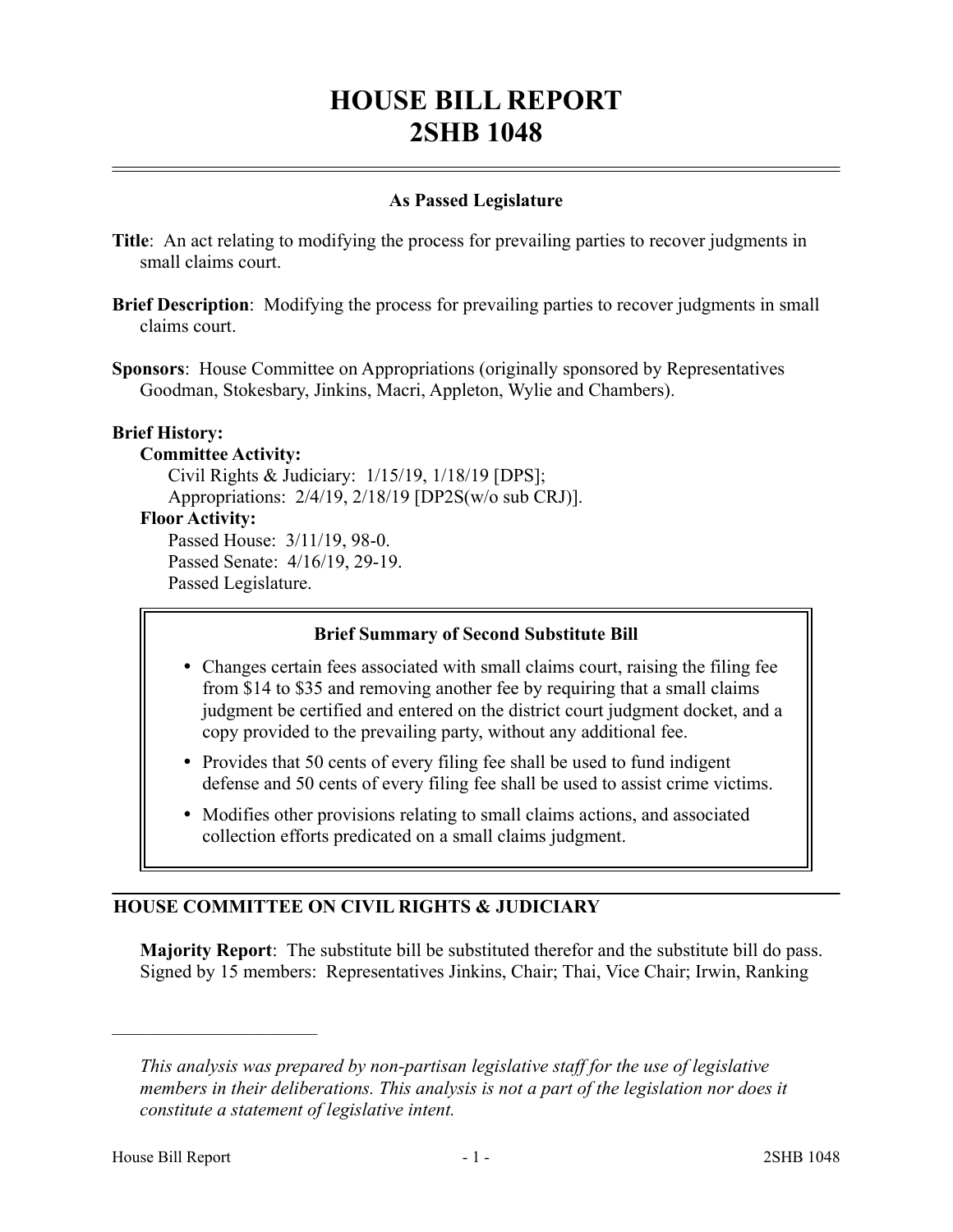Minority Member; Dufault, Assistant Ranking Minority Member; Goodman, Graham, Hansen, Kilduff, Kirby, Klippert, Orwall, Shea, Valdez, Walen and Ybarra.

**Staff**: Cece Clynch (786-7195).

# **HOUSE COMMITTEE ON APPROPRIATIONS**

**Majority Report**: The second substitute bill be substituted therefor and the second substitute bill do pass and do not pass the substitute bill by Committee on Civil Rights  $\&$ Judiciary. Signed by 32 members: Representatives Ormsby, Chair; Bergquist, 2nd Vice Chair; Robinson, 1st Vice Chair; Stokesbary, Ranking Minority Member; MacEwen, Assistant Ranking Minority Member; Rude, Assistant Ranking Minority Member; Caldier, Chandler, Cody, Dye, Fitzgibbon, Hansen, Hoff, Hudgins, Jinkins, Kraft, Macri, Mosbrucker, Pettigrew, Pollet, Ryu, Schmick, Senn, Springer, Stanford, Steele, Sullivan, Sutherland, Tarleton, Tharinger, Volz and Ybarra.

**Staff**: Meghan Morris (786-7119).

#### **Background**:

In every district court, there is a small claims department with jurisdiction in cases for the recovery of money only if the amount claimed does not exceed \$5,000. Attorneys and paralegals are excluded from appearing or participating in a small claims suit unless the judge grants permission. When the claim is filed, a filing fee of \$14 must be paid. Any party filing a counterclaim, cross-claim, or third-party claim in the action must also pay a \$14 filing fee. If the county legislative authority has imposed a surcharge for Dispute Resolution Centers, there may be an additional surcharge of up to \$15 on each filing fee.

A claim filed in small claims court must contain:

- the name and address of the plaintiff;
- a statement, in brief and concise form, of the nature and amount of the claim and when the claim accrued; and
- the name and residence of the defendant, if known to the plaintiff, for the purpose of service.

Upon filing of the claim, the court sets a time for hearing and issues a notice of claim. A notice of claim must be served promptly and at least 10 days prior to the first hearing. Service may be either as provided for the service of summons or complaint and notice in civil actions or by registered or certified mail if a return receipt with the signature of the party being served is filed with the court.

A trial need not be held on the first appearance of the defendant if dispute resolution services are offered instead of trial, or local practice rules provide that trials will be held on different days.

If a money judgment is entered, and the judgment is not paid within 30 days or the time set by the court on any payment plan, the prevailing party must take certain steps before commencing collection efforts. The prevailing party must first request the clerk to certify the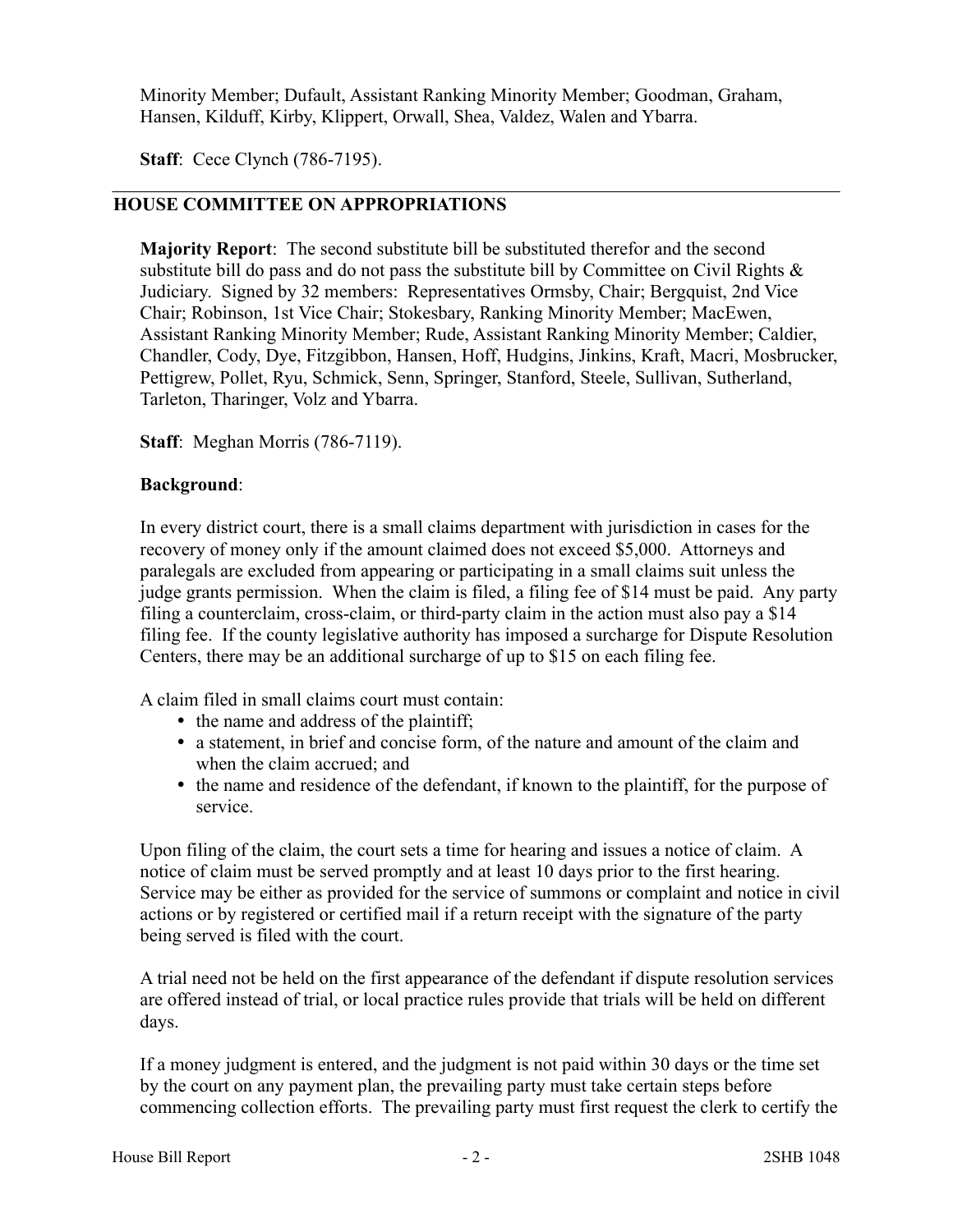judgment and have a transcript of the judgment entered onto the district court civil docket. The fee for this is \$20, and the certification form is specified in statute. The judgment is increased by an amount sufficient to cover the costs of certification, and any other costs incurred by the prevailing party to enforce the judgment, without regard to the jurisdictional limits on the small claims court.

Once entered on the district court docket, the prevailing party may proceed with a method of collection including garnishment of wages and bank accounts, or execution on cars, boats, or other personal property of the judgment debtor. The prevailing party could also take and file the judgment transcript in the superior court. This would allow collection efforts against real property that the judgment debtor might own, in addition to his or her personal property. In that case, the judgment would be increased by the cost of this filing.

## **Summary of Second Substitute Bill**:

The filing fee for claims, counterclaims, cross-claims, and third-party claims is raised from \$14 to \$35. There is no longer an additional fee to obtain a certified copy of a judgment; a certified copy of the judgment must be provided to the prevailing party at no additional cost. Fifty cents of every filing fee shall be deposited into the judicial stabilization account and used to fund indigent defense through the Office of Public Defense and 50 cents shall be deposited into the crime victims' compensation account and used to assist crime victims.

Upon entry of a judgment in a small claims action, the judgment is automatically certified as a district court civil judgment and entered on the district court judgment docket. The filing of a duly certified district court judgment or a duly certified transcript of the docket of the district court in superior court, commences the lien on real estate of the judgment debtor. The judgment is increased by any post judgment interest, as well as any filing fee associated with filing in superior court.

If the prevailing party receives payment of the judgment, that party must file a satisfaction of judgment with all courts in which the judgment was filed. If the prevailing party fails to file proof of satisfaction of judgment, the party paying the judgment may do so.

The section which specified the exact form of the certification is repealed. Other provisions of that repealed statute are moved elsewhere.

Amendments are made to other sections regarding the first hearing, method of service, and what the claim must include, as follows:

- The reference to "first appearance" is replaced with "first hearing." The trial need not be held at the first hearing if local practice rules provide for a pretrial hearing.
- Specific citation to the statute regarding methods of service is included.
- The requirement that service be accomplished at least 10 days before the hearing refers to calendar days.
- A plaintiff's statement regarding the claim must be sworn.
- An expired provision related to a temporary surcharge on small claims filing fees is stricken, as is a reference to this provision.

**Appropriation**: None.